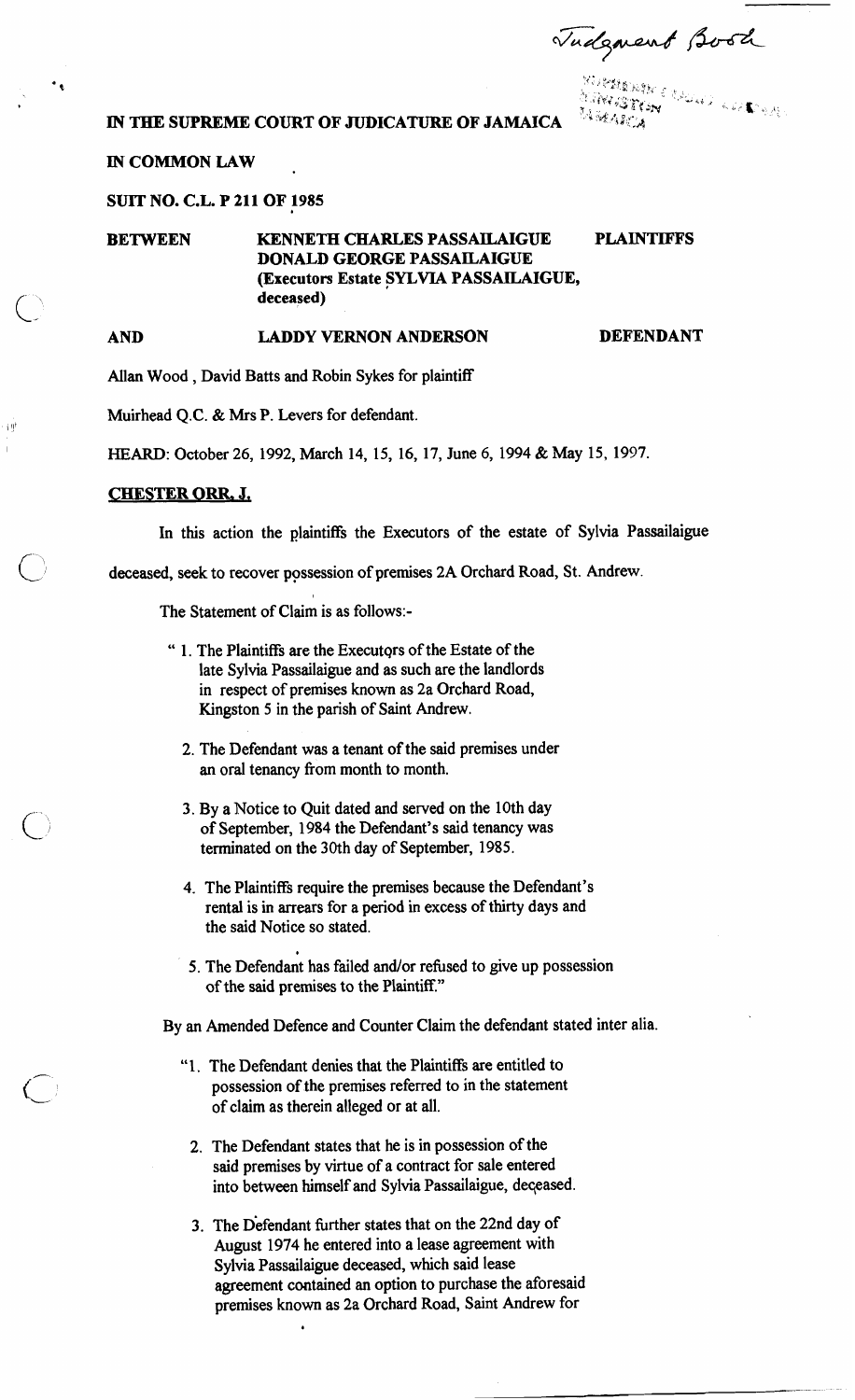the sum of Seventy-five Thousand Dollars (\$75,000.00) upon the Defendant paying ten percent (10%) of the purchase price to the lessor or her attorneys-at-law.

- "5. That in or about the month of June 1976 the Defendant duly exercised the option by paying to the lessor Sylvia Passailaigue, deceased, the sum of Seven Thousand ahd Five Hundred Dollars (\$7,500.00) for the exercise of the said option, thereby creating a valid agreement for sale between them and further sum of Seven Thousand and Five Hundred Dollars (\$7,500.00) by way of deposit.
	- 7. That it was agreed that the Defendant should have possession of the said premises paying the sum of Six Hundred and FiRy Dollars  $($650.00)$  per month for his use and occupation thereof until qompletion of the sale.
	- 8. That by virtue of the exercise of the said option the Defendant who was already in possession started to effect repairs and construction on the said premises.
	- 8a. That the Defendant as owner equity in possession from June, 1976 pursuant to agreement with the said Sylvia Passailaigue made at the time of the gxercise of the option hereinbefore pleaded expended the amount as hereinafter stated in improvement and construction of the said premises.
	- 8g. Further. the defendant states that the action is wholly unrnaintainable owing to laches acquiescence and delay by the Plaintiff as per matters hereinbefore pleaded which the Defendant repeats.
	- 9. That by letters dated 30th August, 1976 and 10th September, 1976 passing between the attorneysat-Law for the Defendant and for Sylvia Passailaigue, deceased, the said exercise of the option was confirmed and all the terms and conditions therein stipulated and satisfied."

In the Counter Claim he claimed:-

- "1. A Declaration that a valid Agreement for sale subsists between these parties.
- 2. **An** Order for Specific Performance by the Plaintiffs of the said Agreement for Sale.
- 3. Damages in lieu of Specific Performance.
- 3a. **An** enquiry as to damages." **<sup>t</sup>**

*I* 

In the Reply the Plaintiffs denied that an Agreement for Sale was entered into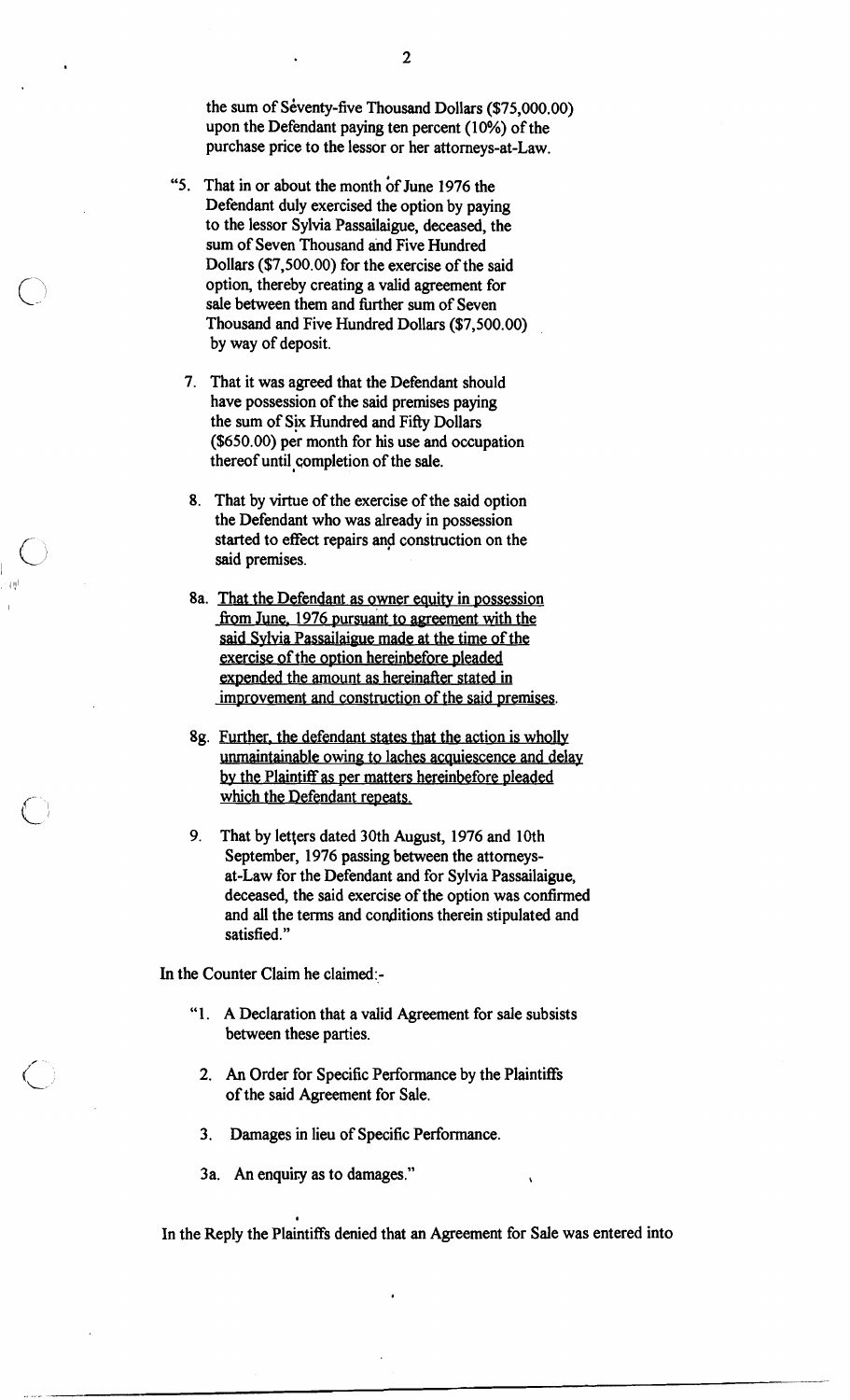between the defendant and Sylvia Passailaigue, admitted the existence of the Lease Agreement with the option io purchase but denied that the defendant validly exercised the option.

## **PLAINTIFF'S CASE**

On the 22nd day of August, 1974 Mrs. Passailaigue and the defendant executed a Lease in respect of premises 2a Orchard Road, St. Andrew for a term of (2) years commencing on the 1st September 1974 at a monthly rental of Five Hundred Dollars (\$500.00) during the first year of the term and Six Hundred and Fifty Dollars (\$650.00) per month during the second year payable in advance on the first day of each month.

Clause 3(c) of the Lease contained an option to purchase the premises in the following terms :- **<sup>a</sup>**

"(c) In consideration of the sum of Two Dollars (\$2.00) the Lessor grants the Lessee the option to purchase the said premises at any time within the term hereby created at the price of Seventyfive Thousand Dollars (\$75,000.00) . The Lessee may exercise this option by paying to the Lessor or her Attorneys-at-Law ten percent of the purchase price and executing contract to purchase on the usual terms."

The defendant duly entered into possession of the premises and operated a garage thereon. Mrs. Passailaigue then resided in Canada. There was correspondence between the parties and their respective Attorneys as follows:-

"15th June 1976.

Mrs. S. Passileague 20 Aurora Ct. **Agincourt** Ontario **<sup>a</sup>** Canada

**I** 

Dear Madam,

Owing to the economic situation in the country at the present time I am unable to obtain the required amount of mortgage for purchase of the premises 2a Orchard Road, Kingston 5.

The price of \$75,000.00 is frightening off all prospective lenders. It is suggested that a decrease in the selling price to a figure of around \$60,000.00 would be more likely to attract a favourable response on the money market.

Alternatively, the lease could be renewed for another two years and the option to purchase extended until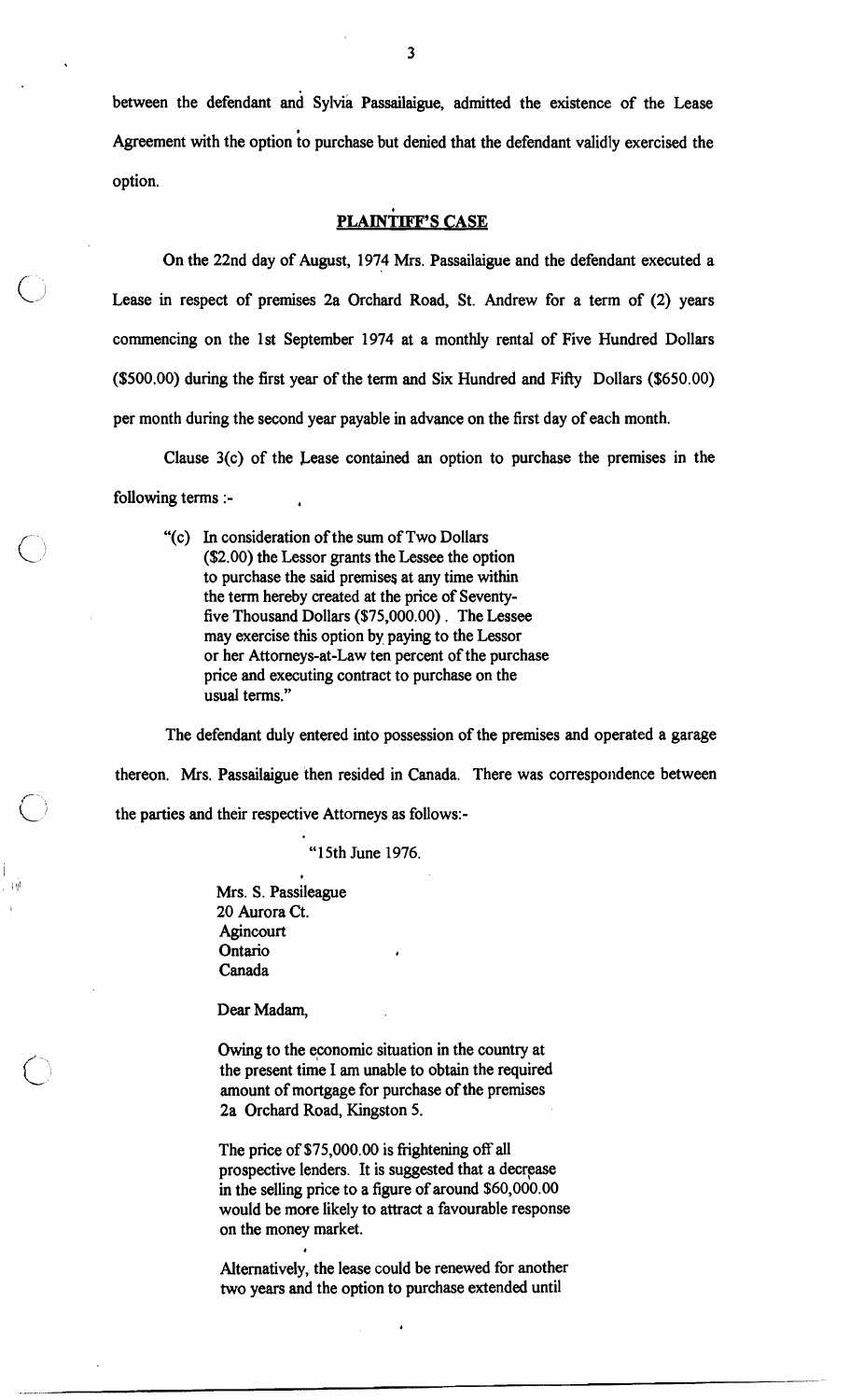the the earliest time that the money situation becomes less tight.

The best possible solution, however, would be for you to hold the mortgage yourself with the premises as collateral after the payment of a deposit. If such a course is adopted a deposit of \$25,000.00 would be offered in acceptance to you, and if not, you could state what you consider reasonable deposit.

Your kind co-operation in this matter is solicited.

I **am,**  Yours faithfully. (Sgd.) LV. Anderson."

**a** 

"10th August 1976.

Dear Mrs. Passailaigue,

Thank you for your letter of 3rd August 1976 which I received today.

I note in your letter that you have agreed which I **confirm**  that you have reduced the purchase price of the above premises by \$15000 making the purchase price now \$60,000. I also note in your letter that you are prepared to hold a second mortgage on the premises of \$30,000.

Needless to say I appreciate this gesture. Please instruct your attorneys to prepare a new purchase agreement at the new figure when on execution I am willing to exercise the option by payment of \$7,500. My attorneys are Mrs. & Mrs. K.Von Cork df 72 Church Street.

Best regards.

(Sgd.) L.V. Anderson."

The defendant denied authorship of this letter. Miss Jones, a legal secretary in the firm of Judah, Desnoes & Company gave evidence that she received it from Mrs. Passailaigue. It was enclosed in an envelope addressed to her (Miss Jones) and postmarked in Canada on the 18th August 1976.

"30th August, 1976.

Messrs. Judah, Desnoes & Co., Attorneys-at-Law, **<sup>4</sup>** 4 Duke Street, Kingston.

ATTENTION: **w.** LEE

**a** 

Dear Sirs,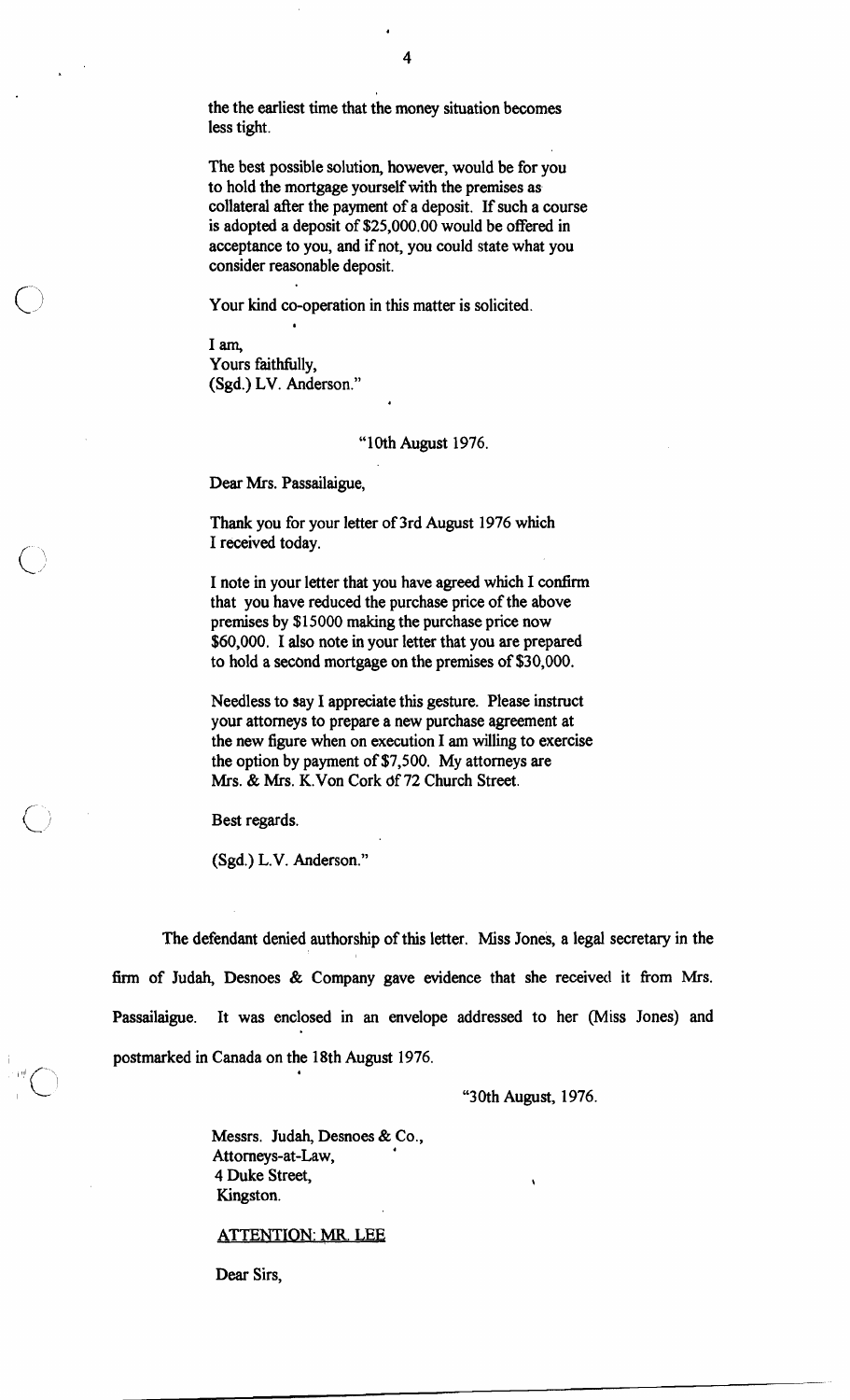Re: Proposed sale 2A Orchard Road, Kgn. 5 Mrs. Sylvia Passailaigue to Mr. Vernon Anderson,

We act on behalf of Mr. Vernon Anderson in connection with the proposed sale of the above property.

*8* 

We are instructed that the sale price has been agreed at \$60,000.00 with a deposit of \$7,500.00, and that your client is prepared to carry a mortgage of \$30,000.00.

Would you kindly let us have the necessary contract of Sale for execution by our client as well as a photocopy of the title.

**4** 

Your early attention would be appreciated. Yours faithfully, KARL VON CORK & COMPANY Per: (Sgd.) Norma Von Cork."

"10th September, 1976.

"Messrs. Karl Von Cork & Co. Attorneys-at-Law 72 Church Street Kingston.

*8* 

Dear Sirs:

## Re: Proposed Sale 2A Orchard Road - **S. Passailaigue to V. Anderson**

We acknowledge receipt of your letter of the 30th August, 1976, and note that you are acting for the Purchaser -Mr. Laddy Vernon Anderson.

We confirm the purchase price of \$60,000.00 and that Mrs. Passailaigue is prepared to grant a first mortgage of \$30,000.00 for **5** years at 12%. Mrs. Passailaigue has also advised us that the terms of the sale are acceptable, but your client must pay up all the arrears of rent immediately and produce to us the receipt for taxes paid up to date.

Subject to the above conditions being fulfilled, a Contract of Sale will be prepared by us for execution by your client.

Please advise what arrangements are being made with regard to the payment of the balance of purchase money.

Yours faithfully,

- 10

**JUDAH,** DESNOES & CO.

P.S. If the interest is not paid within 30 days of the due date then same will be charged at 12 112 % .'"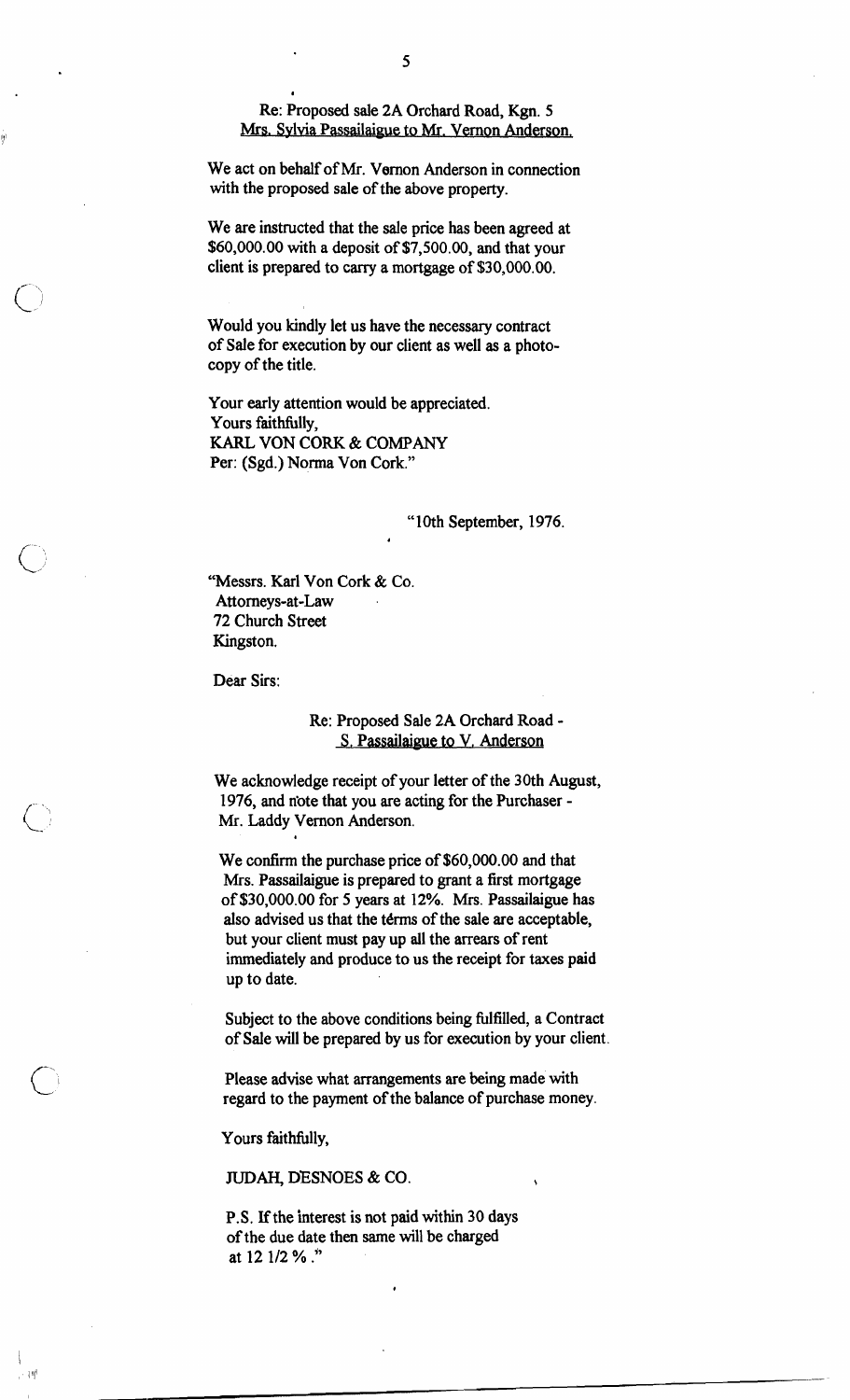"21st October, 1976.

Messis. Judah Desnoes & Co. Attorneys-at-Law 4 Duke Street Kingston

Dear Sirs,

Re: Proposed Sale 2A Orchard Road, Passailaigue to Anderson

**Thank** you for your letters of the 10th September and 6th October concerning the above.

We have now received instructions from our client that he is arranging to pay off the arrears of rent. He states, however, that he made no agreement to pay taxes up to date and that this is not his responsibility. Perhaps you would consult with your client fiirther on this.

Mr. Anderson further instructs us that he has made arrangements for a first mortgage and that Mrs. Passailaigue's mortgage yould therefore be a second mortgage. We trust that she is prepared to accede to this and await your further comments. Yours faithfully,

KARL VON CORK & COMPANY

(Sgd.) Per: Norma Von Cork."

The rental for the premises fell into arrears and suit was filed against the defendant on the 31st August 1977 to recover arrears due from June 1976 to August 1977. Defence was filed on 10th May 1978 but the arrears were paid. Mrs. Passailaigue died on the 7th September 1977. **<sup>a</sup>**

Rental was in arrears again in 1983 and 1984. Suits were filed and judgment entered against the defendant. A Bankrqptcy Notice was served on him and Notice to Quit dated 10th September 1984 was served on him. The arrears of rental were paid in September 1985. Defendant filed a caveat - (Exhibit 16) on the 26th November 1985.

Donald Passailaigue the son of Mrs. Passailaigue and the sole surviving executor of her estate gave evidence that he had visited her in Canada and they had discussions about the Lease. She had never told him that she had received any payment from the defendant in exercise of the option and part payment of the purchase price of the premises. He had not visited the premises since 1976. A few months after the hurricane in 1988 he . had gone to the premises and looked fiom outside. He did this on other occasions. He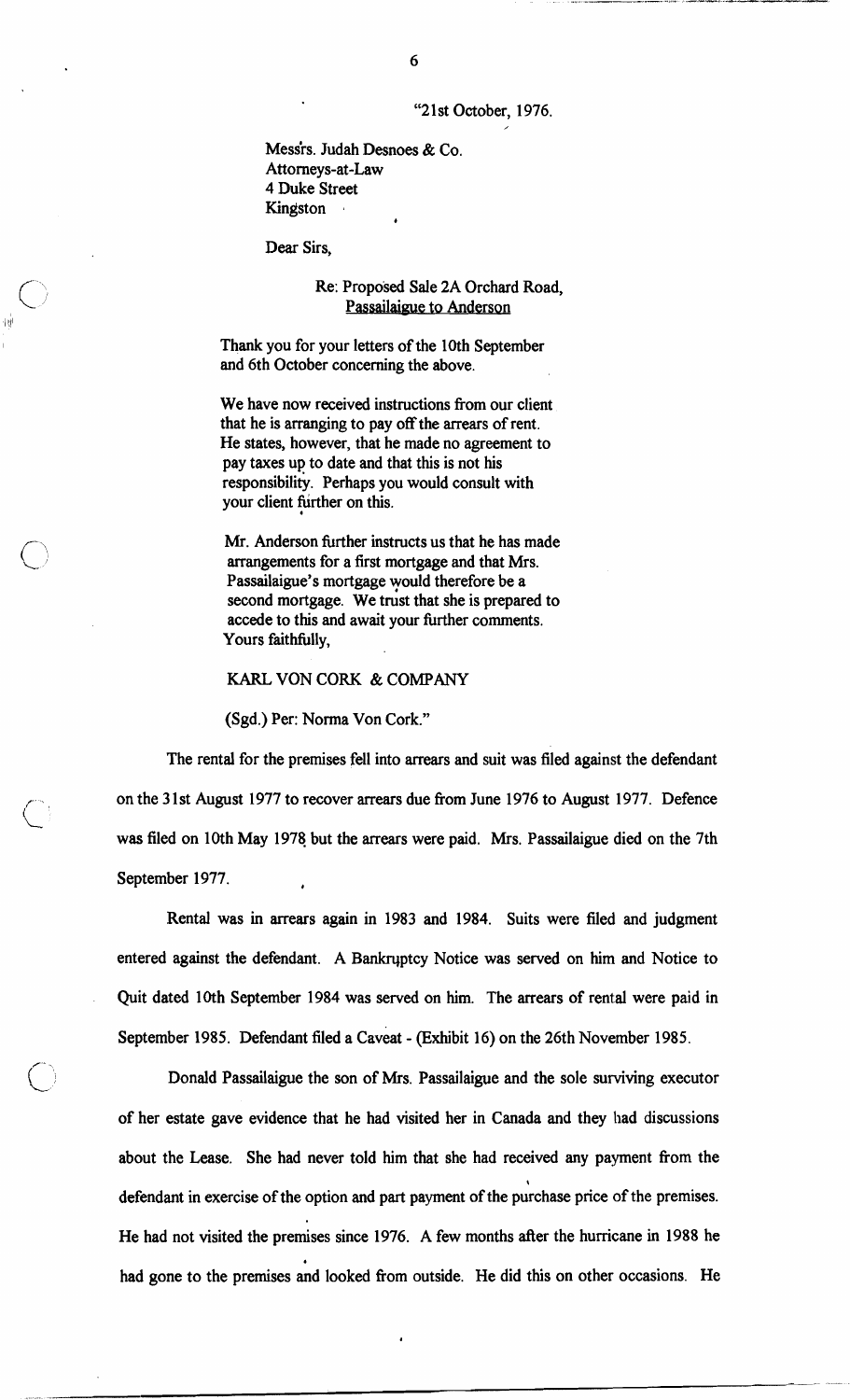had not gone inside the premises because a valuator on his behalf had been unable to gain access.

He had not insured or effected repairs to the premises nor had the defendant requested him to do repairs. The defendant had never sought his permission to do repairs nor advised him that he had done so. He Passailaigue, was only concerned to see that the defendant vacated the premises as he was not paying the rent.

It was the contention of the plantiffs that the defendant had never exercised the option to purchase the property and there was no document to indicate that he had done so.

### **THE DEFENCE**

The defendant testified that he had resided in Canada where he became acquainted with Mrs. Psassailaigue and her brother Peter. He returned to Jamaica where he purchased a home fiom her sister.

At the time he entered into the Lease Agreement with Mrs. Passailaigue, there was an accumulation of garbage on the premises which he had removed at his own expense. Mrs. Passailaigue had promised to re-imburse him to the extent of one half of the cost but she did not. He operated a garage on the premises and was in fiequent communication with Mrs. Passailaigue by telephone.

(.- On 13th January 1976 his Attorney wrote the following letter Exhibit 21 on his instructions:-

"1 3th January, 1976.

Messrs. Judah, Desnoes & Company Attorneys-at-Law 4, Duke Street Kingston

Gentlemen:

 $\bigcirc$ 

I I!

Re: Lease 2A Orohard Road. Kingston 5 - Sylvia Passailaigue to Laddy Vernon Anderson

**4** 

I act on behalf of Laddy Vernon Anderson Lesseq of the above premises.

My client has instructed me to inform your client that he wishes to exercise his right of option to purchase the property 2A Orchard Road, Kingston 5 in accordance with Clause 3 Sub Clause (c) of a lease Agreement dated

 $\overline{7}$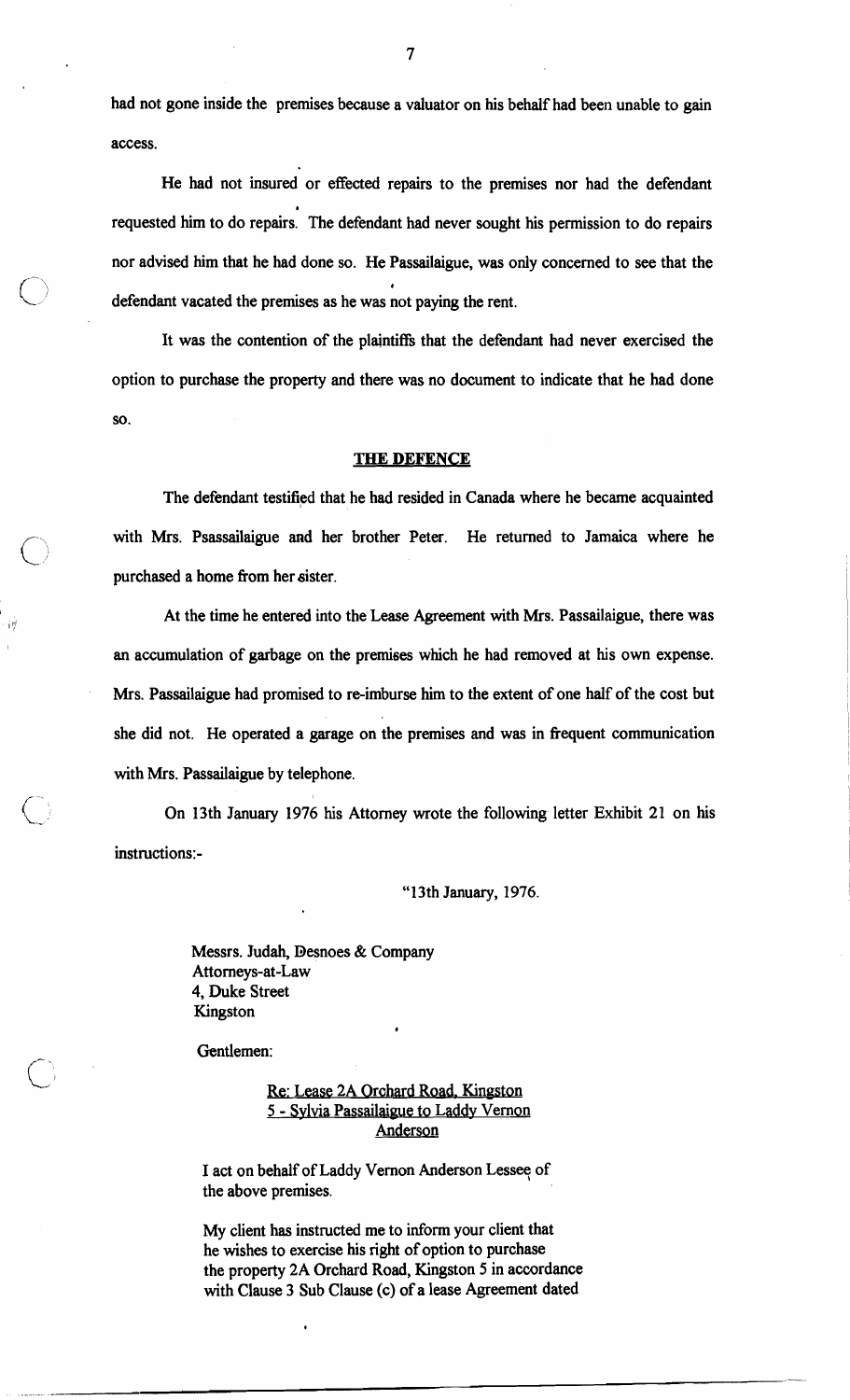the 22nd August, 1974 between the parties.

As soon as the Agreement of Sale is executed, my client will forward to you the deposit of \$7,500.00 which represents 10% of the purchase price of \$75,000.00.

Kindly treat the matter as urgent as my client wishes to carry out certain re-organisation of the premises to accommodate his business and this will not be in his best interest until the sale is complete.

I look forward hearing from you accordingly.

Thanking you. Yours faithfully, (Sgd.) C. S. Miller." **<sup>4</sup>**

He did not recall having seen a reply to this letter.

He received the letter Exhibit 9 from Mrs. Passailaigue. The first page had been lost in the hurricane:-

"You promised I would hear from you this past week, and I never did, you again promised you would phone me today, May 3 1st and no phone me today, May 3 1 st and no phone call has been received and I haven't left the apartment.

Please let me have photostat copies of the receipts you paid for taxes at 2a Orchard Rd. I must know for sure that the taxes have been paid.

I have to find money to pax insurance on the premises so must have money from you.

Please let me know if you are going to purchase the property at the end of August. I must know now as I want to start advertising it for sale. I cannot afford to wait to the last minute to start advertising and I am in contact with a gentleman up here with contacts in Jamaica who is yilling to try and sell it for me..

Yours truly (Sgd.) Sylvia Passailaigue."

He had been in comunication with Mrs. Passailaigue by telephone and this letter

was a result of one such communication.

On 15th June 1976 he wrote the letter Exhibit 11:-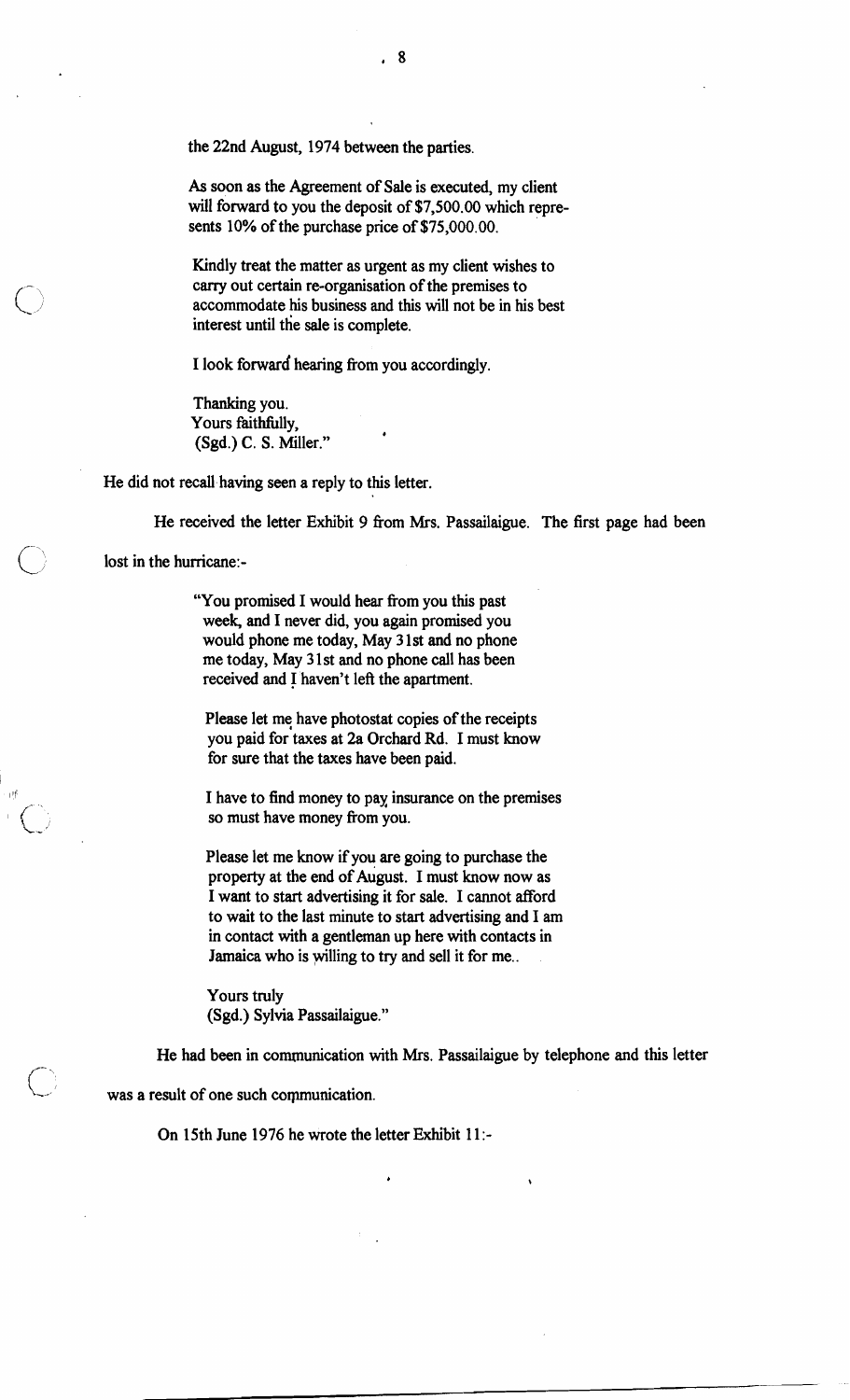Mrs. S. Passilaigue 20 Aurora Ct., Agincourt, Ontario, Canada.

Dear Madam,

Owing to the economic situation existing in the country at the present time I am unable to obtain the required amount of mortgage for purchase of the premises 2a Orchard Road, Kingston 5.

The price of \$75,000.00 is frightening off all prospective lenders. It is suggested that a decrease in the selling price to a figure of around \$80,000.00 would be more likely to attract a favourable response on the money market. **<sup>4</sup>**

Alternatively, the lease could be renewed for another two years and the option to purchase extended until the earliest time that the money situation becomes less tight.

The best possible solution, however, would be for you to hold the mortgage yourself with the premises as collateral after the payment of a deposit. If such a course is adopted a deposit of \$25,000.00 would be offered if acceptable to you, and if not, you could state what you consider a reasonable deposit.

Your kind co-operation in this matter is solicited.

**1** am, Yours faithfully, (Sgd.) L.V. Anderson."

11)'

\*

On that day he received a telephone call from Mrs. Passailaigue. He told her that he had sent her a letter with regard to the purchase of the premises. She asked him to read the contents of the letter and he did so from a copy which he had. She said "It can't work, I have to have some money now." He replied "O.K.. You will hear fiom me in a couple of days."

Later that day he telephoned her and advised that she would receive some money within a few days. He requested his uncle Gladstone Tibby who resides in Detroit, Michigan, U.S.A. to take the money to her. On the 18th June 1976 she telephoned him and stated that she had received the sum of  $U.S.S8,500.00$  for which she had given his uncle a receipt. He defendant obtained the receipt from his uncle, who was unable to give evidence because he was 85 years of age and suffering from a terminal illness.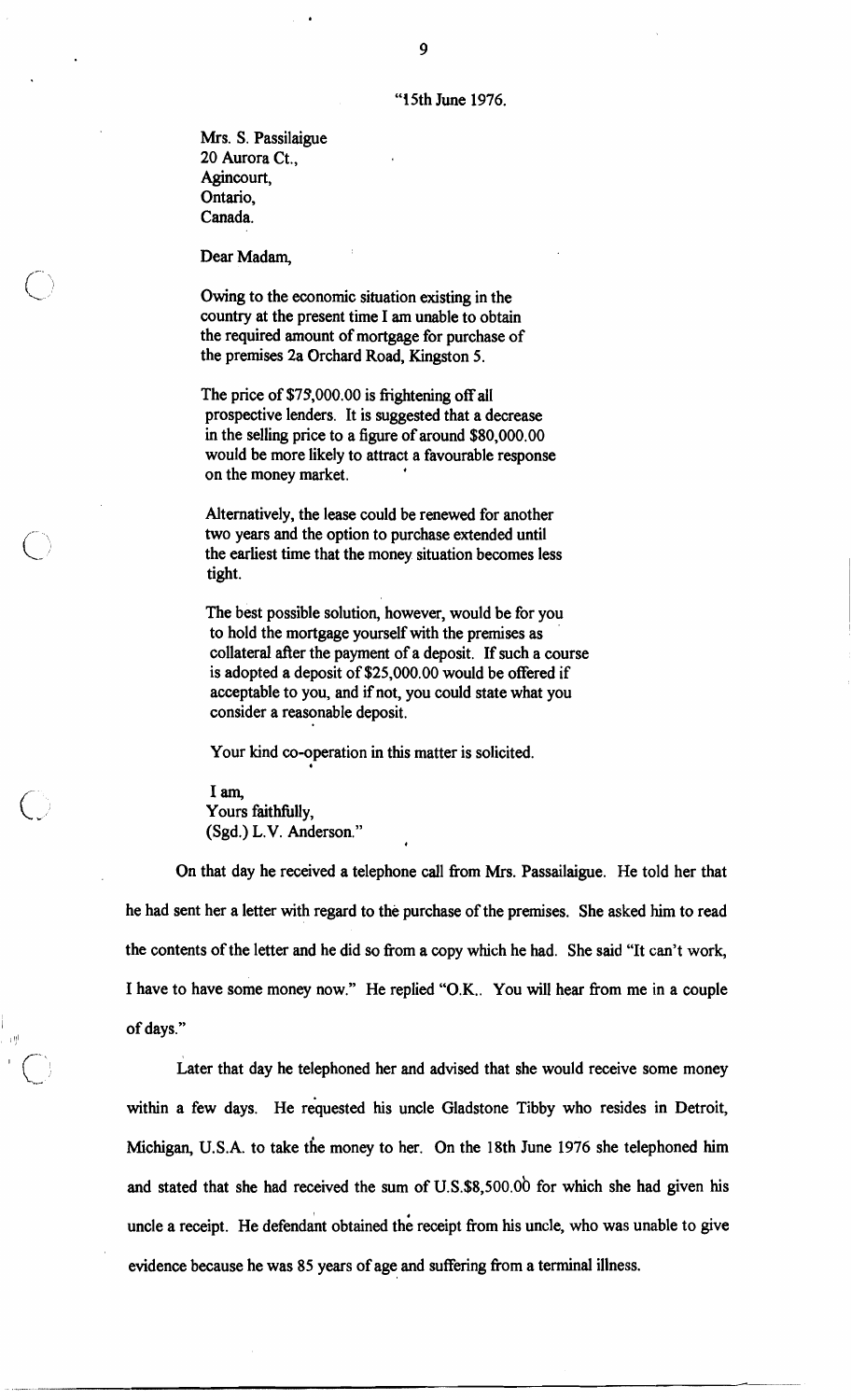He made a copy of the receipt and gave the original to his then Attorney Mr. Carl Von Cork deceased. Some weeks later he visited the office of Mr. Cork and observed that it was ransacked. He assisted in the search for missing documents but the original receipt could not be located, The copy was produced - Exhibit 22.

It was agreed between Mrs. Passailaigue and himself that the amount of U.S.\$8,500.00 stated in the receipt was the equivalent of J.\$15,000.00 and that he would not mention the payment in U.S.dollars. The conversion to Jamaican dollars was done at the current Bank rate at that time. He gave no evidence of the rate. This amount of \$15,000.00 represented payment of \$7,500.00 in respect of the option, being 10% of \$75,000.00 and a deposit of \$7,500.00 bearing a balance of \$60,000.00 due on the purchase price. In cross-examination he admitted that this payment was not reflected in any of the correspondence or documents in evidence. He explained that the disclosure of payment in United States dollars would render him liable to prosecution under the Foreign Exchange Regulations then in force with resultant incarceration. .

He said that Mrs. Passailaigue told him that her Attorneys would send the agreement for Sale to his Attorneys but this had never been done.

*I* 

 $\bigcirc$ 

She had given him permission before and after 1976 to make improvements to the premises. In June 1976 she gave him.permission to deal with the premises as owner. Pursuant to this, he had effected repairs and improvements to the premises. Damage had been done to the'premises by hurricane Gilbert in 1988 and he effected the necessary repairs. He obtained payment for some of these fiom an Insurance Company with which he had insured the premises. He had not advised the executors of his actions as he did not consider that it was necessary to do so. He paid taxes for the premises and produced a Notice of Assessment for the years 1974/75 to 1979/80 which indicated an increase in 1974175 fiom \$10,12.50 to \$1417.50 in 1976177 and remained at that figure until 1979180. The total assessment was \$7813.00. He also produced receipts for payment for the years 92/93, 93/94 and 93/94 (sic). Total \$10,349.25 see Exhibit 25.

In June 1976 when he paid the sum of U.S. \$8,500.00 be made an Agreement with Mrs. Passailaigue to pay \$650.00 monthly for use and occupation of the premises. Before this he had paid this amount for rent.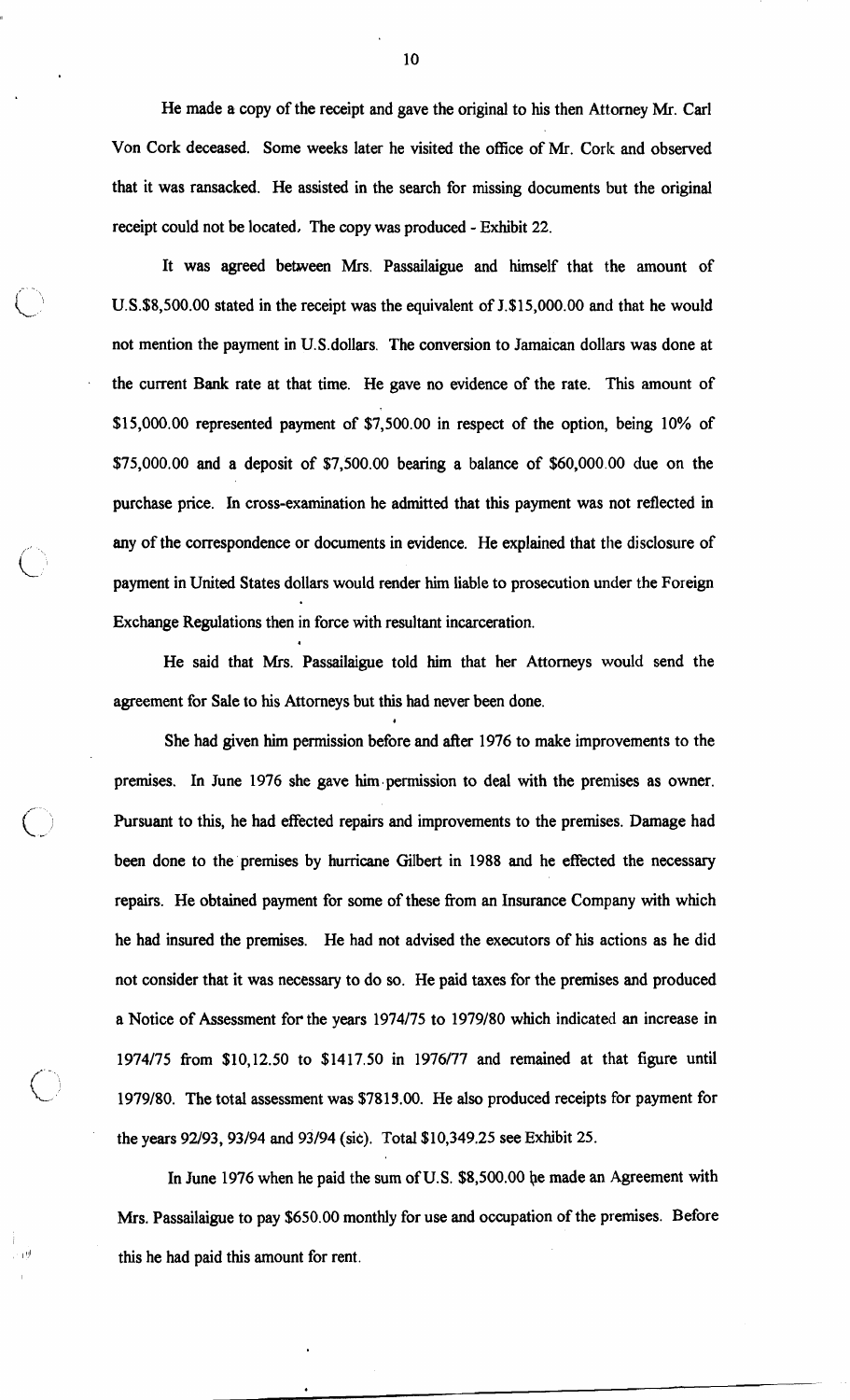The following correspondence was tendered:-

"November 9, 1983.

Messrs Myers, Fletcher & Gordon Manton & Hart Attorneys-at-Law 21 East Street **<sup>4</sup>** Kingston

## ATTENTION: MR. JOHN GRAHAM

Dear Sirs,

Re: Premises 2A Orchard Road, Kingston 5.

We act on behalf of Mr. Laddy Vernon Anderson who has handed to us your Notice to Quit dated the 18th October 1983 in respect of the above premises.

Please be advised that our client is in possession by virtue of a contract of sale and purchase, from Mrs. Sylvia Passailaigue. The \$30,000.00 for five (5) years at twelve percent (12%) per annum fiom Mrs. Passailaigue.

Our client is ready, willing and able to complete the transaction and calls upon your clients to take the necessary steps to finalize the matter.

We await your prompt reply.

Yours faithfully, KARL VON CORK & CO. Per: (Sgd.) Norma Von Cork ."

"May 4, 1984.

## ATTENTION: MR. JOHN GRAHAM

Messrs. Myers, Fletcher & Gordon Manton & Hart Attorneys-at-Law 21 East Street Kingston

Dear Sirs,

Re: Suit No. C.L. P184/83 Kenneth & Donald Passailaigue vs. Laddy Vernon Anderson

We refer to the above suit and to our letter dated the 9th November 1983 to which we have had no reply.

**4** 

The term of the Agreement of Sale and Purchase were, inter-alia:-

(a) Price \$60,000.00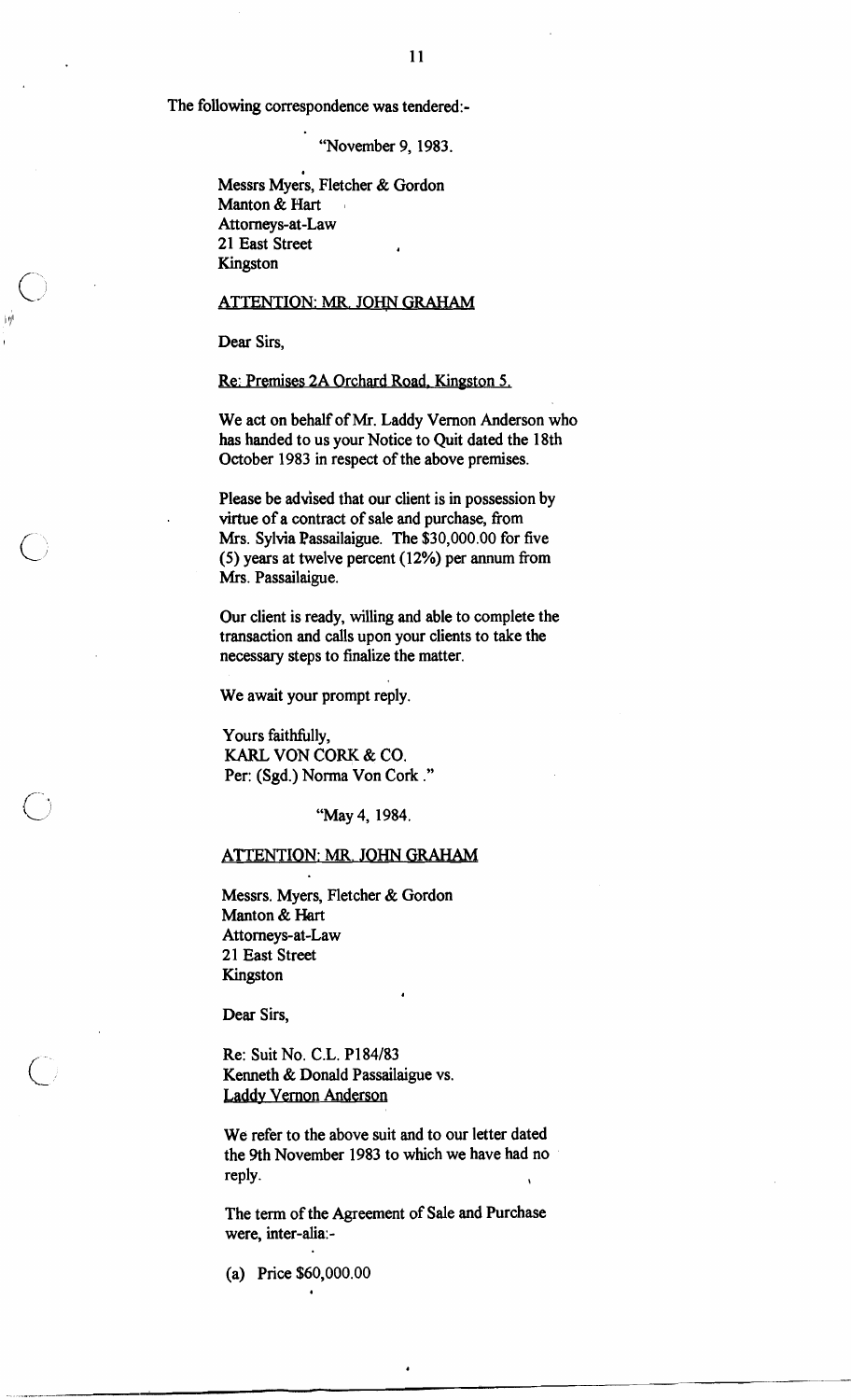**(b).** Deposit \$7,000.00

(c) A mortgage loan of \$30,000.00 to be granted by Mrs. Passailaigue.

As a result of Mrs. Passailaigue's death no further progress was made in the matter. Our client remains ready and willing to complete the transaction and we again ask that your client takes the necessary steps to complete the matter.

Our client has receipts for payment of property tax on the premises totalling \$5,136.25 covering the period 1975/76 - 1983/84. He is - prepared to pay for the use and occupation of the premises less the amount of \$5,136.25 but is unable to pay the sum claimed in the above Writ at once. He has requested that you seek your client's approval to his paying by monthly installments of \$1,000.00 commencing the 30th April 1984 and as an indication of his good faith has asked us to forward his two (2) enclosed cheques in the sum of \$1,000.00 each drawn in your favour.

Please let us hear from you early.

Yours faithfully, **KARL** VON CORK & CO. Per: Norman Von Cork."

"5th December 1984.

\*

Karl Von Cork & Co. Attorneys-at-Law 66-68 Bany Street Kingston.

#### ATTENTION: MRS. NORMA VON CORK

Dear Sirs:

## Re: Suits No. C.L. P 181/83 and C.L. P 151/84 Kenneth C. Passailaigue & Donald G. Passailaigue vs Laddy Vernon Anderson

Thanks for yours dated the 29th ultimo with enclosure. Our clients are anxious that your client immediately liquidate all sums owing in relation to both suits and they are not minded to grant any further indulgences in the light of the history of non-payment which your client had. We are therefore requesting that you make immediate steps to liquidate the sum owing, as we are very doubtful that further indulgences will be granted to the Defendant. Our clients have always maintained that no agreement for sale has ever been signed by Sylvia Passailaigue and consequently there is no agreement which is capable of being completed.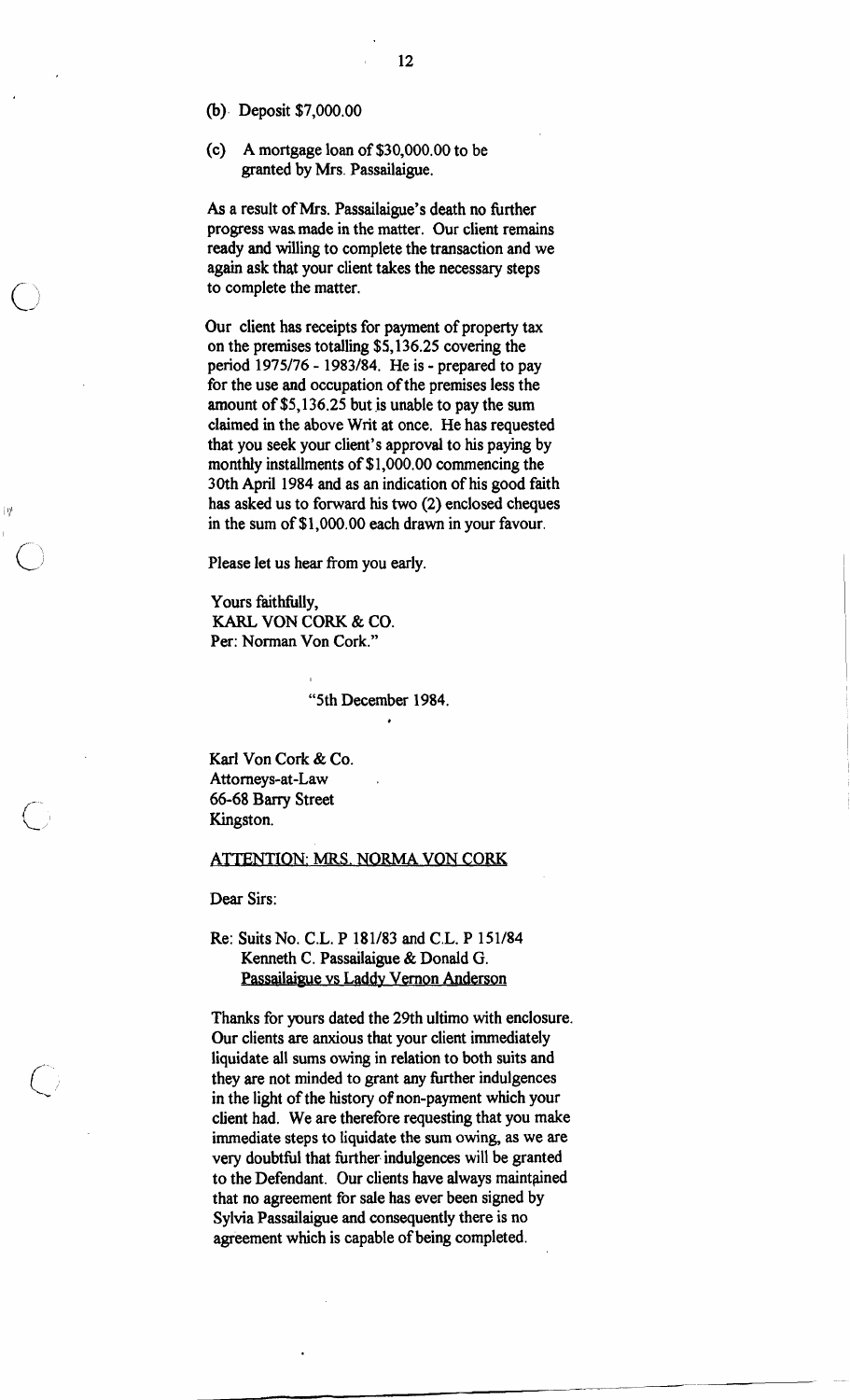We look forward to receiving your cheque in settlement.

Yours faithfidly, Myers, Fletcher & Gordon, Manton & Hart Per: (Sgd.) John Graham."

"27th June, 1985.

**a** 

Karl Von Cork Attorneys-at-Law 66-68 Barry Street Kingston

## **ATTENTION: MRS. NORMA VON CORK**

Dear Sirs:

### Re: Vernon Anderson/Sylvia Passailaigue

Thanks for yours of the 20th June.

Are you alleging that the letters of the 30th August and 10th September, 1976 constitute an Agreement for Sale? If so, please indicate when the arrears of rent were paid.

In any event, we cannot imagine that you would dispute that the best possible position your client could be in was that there was an arrangement "subject to contract". For our part, we do not consider that there was any binding agreement. We look forward to hearing from your.

**a** 

Yours faithfully, Myers, Fletcher & Gordon, Manton & Hart Per (Sgd.) Derek N. Jones."

## "August 4, 1992.

Levy Hanna & Co., Attorney-at-Law 9-10 Duke Street Kingston **<sup>4</sup>**

**4** 

Dear Sirs,

Re: Premises 2a Orchard Road, Kingston 5 Laddy Vernon Anderson & Estate Sylvia Passailaigue

Enclosed herewith is my cheque in your favour in the sum of \$650.00

This represents payment for the month of August 1992 for use and occupation of the above premises.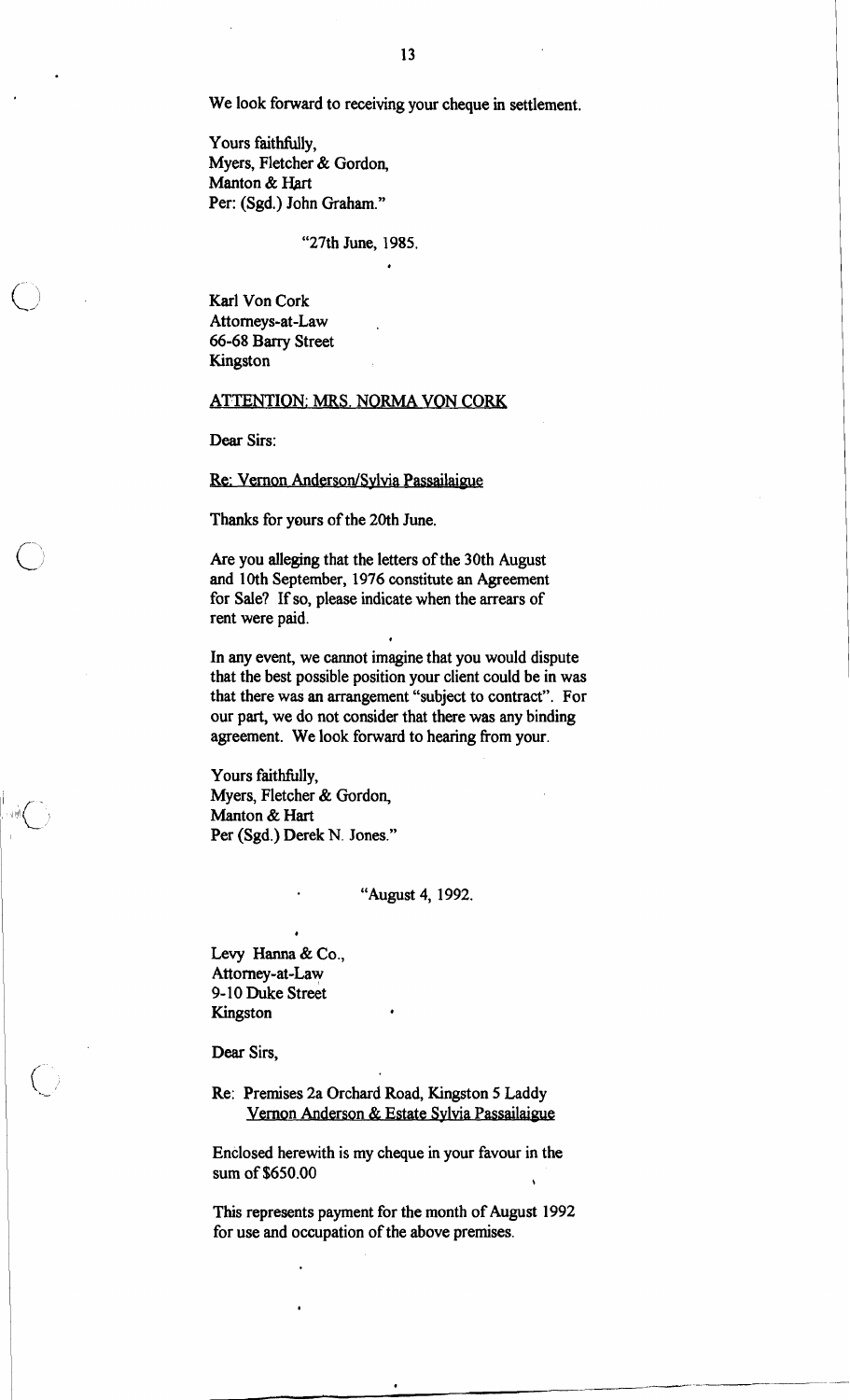Kindly acknowledge receipt.

I

Yours faithfully, (Sgd.) Laddy Vernon Anderson."

#### **THE EXERCISE OF THE OPTION**

The defendant contends that the option was exercised by the payment of U.S. \$8,500.00. I do not accept the defendant as a witness of truth. The signature of Mrs. Passailaigue on the receipt Exhibit 22 for U.S.\$8,500.00 appears to be a replica of her signature on the Lease, Exhibit 1. In addition there are indications which suggest that the receipt was typed on the defendant's typewriter on which by his own admission, he typed the letters Exhibit **11** and **z?. I** do not accept that Mrs. Passailaigue fortuitously obtained the use of a typewriter on this occasion in contrast to the fact that all other correspondence produced from her is handwritten. I am also influenced by the total absence of any mention of this payment in the correspondence and documents subsequent to the alleged payment. The omission fiom the Caveat is noteworthy. The defendant attributes this to the negligence of his Attorney. I reject this contention entirely.

I attach no credence to the excuse proffered by the defendant that the failure to mention the payment was due to the fact that the disclosure would render him liable to prosecution under the Foreign Exchange Control Regulations. He was then according to him paying rental in Jamaican dollars, this amount could have been so expressed. I find that the defendant has taken advantage of the demise of both Mrs. Passailaigue and Mr. Cork his then Attorney to perpetrate a deception. I find that the receipt Exhibit 22 was fabricated for purposes of this case. I find that the option was never exercised.

 $\mathcal{F}^{\mathcal{A}}$ 

The correspondence reveals that Mrs. Passilaigue was willing to sell at a reduced price of \$60,000.00 subject to certain conditions which had to be fulfilled by the defendant, see Exhibit **4** dated 10th September 1976. These conditions were never fulfilled. There was no concluded Agreement for the sale and no Contract for which Specific Performance can be ordered.

## **Re: Expenditure by defendant on the premises.**

Mr. Muirhead submitted that the defendant was entitled to a refund of money expended by **him** on the premises.

**4**